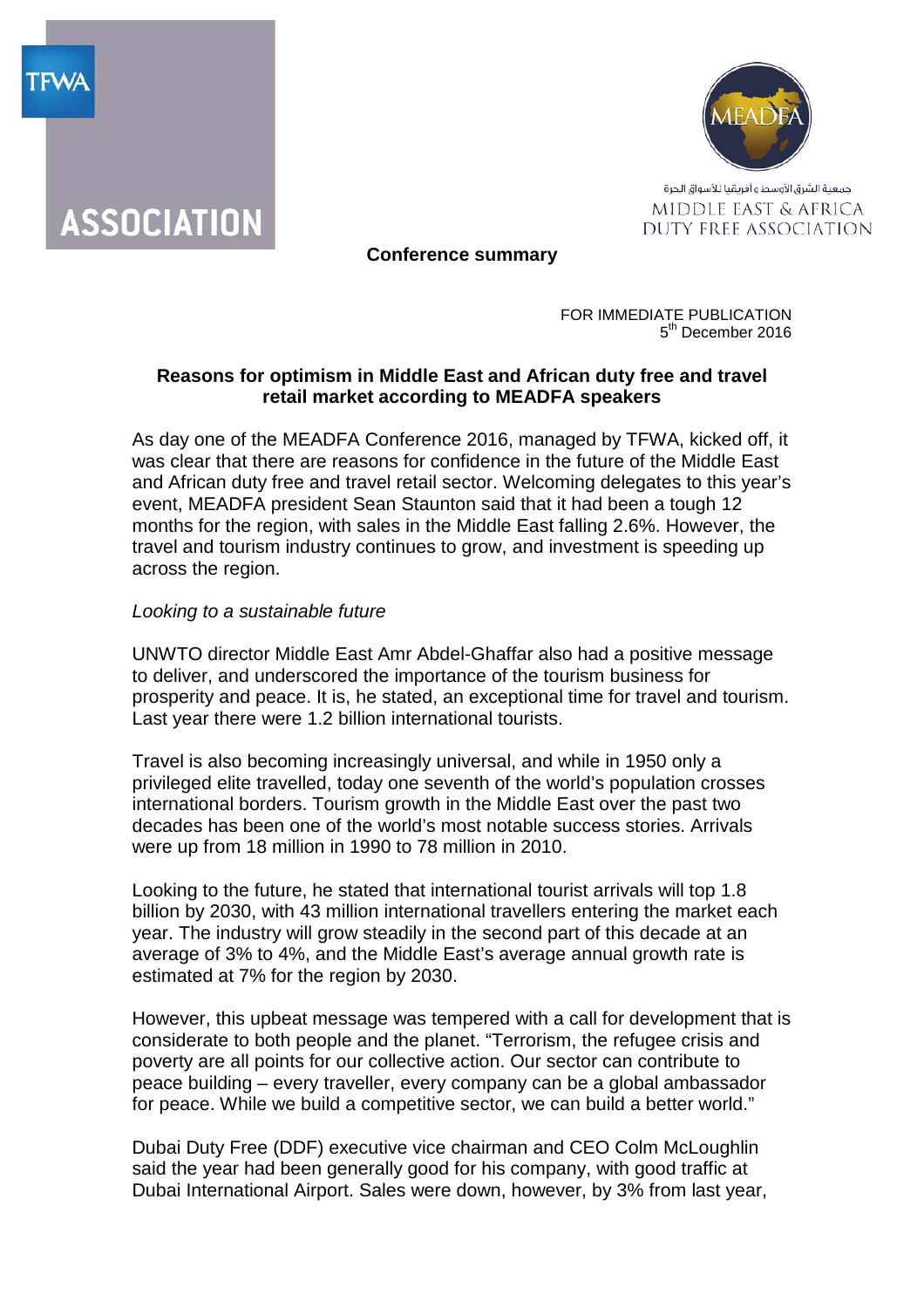which as DDF has an annual average of 16% growth, shows the last two years have been particularly tough. The retailer completed 27 million transactions last year and will at least match that this year. Penetration stands at around 40%, however the spend per head has declined slightly. DDF is trying to counteract this challenge with more and better promotions.

Regional pricing is also an issue. "Something that cost €60 in the past now costs  $\in$ 80. We think the exchange rate should be reflected by suppliers – particularly as we pay mostly in dollars. We are looking at our suppliers to understand our problem and share it with us," he said.

### *Delivering the promise*

Lagardère Travel Retail chairman and CEO Dag Rasmussen highlighted how the Middle East can't be regarded as an homogenous region, and the passenger demographic at any one airport will vary from its neighbours in the types of passengers it welcomes. Passengers from the Middle East were however undoubtedly high spenders, with an average basket of USD 150, compared with USD 90 for passengers from the US, USD 85 for passengers from Asia Pacific and USD 80 for Europeans.

Rasmussen went on to outline how his company was focussing on three core elements – local uniqueness, retail excellence and partnerships. Innovation is a key driver as new shoppers, the Millennials, want to shop anytime, anywhere and on any device. It's important to see the business as omni-channel, and communicate with the customer before they visit the store and listen to them afterwards, he said. He concluded that the industry cannot wait to see what travel retail might become; it has to act.

# *The future is coming*

Advertising and marketing expert Joseph Francis Bihag of Almost Impossible agreed that although no one can predict what the future will hold, technology will blur the lines between the physical and the virtual world. Stores of the future will employ artificial intelligence that is capable of empathy, serving the customer by anticipating their mood and needs.

Continuing this theme, Jason Ming of technology consulting firm ThoughtWorks warned that often the understanding of digital and how to apply it is too simplistic. "'Digital' is not just having an app. It's a combination of strategy, design and technology," he said. The crucial questions are what are the opportunities we're not taking advantage of, and how do we put customers at the centre of our business. "Innovation is," he said however, "a journey not a destination."

### *The road back for North Africa*

Christopher Tantoco, IDFS Morocco executive vice president and general manager, spoke of the importance of tourism to his country. Bringing 10 million tourists a year, the sector accounts for 12% of GDP. Tantoco's company is well